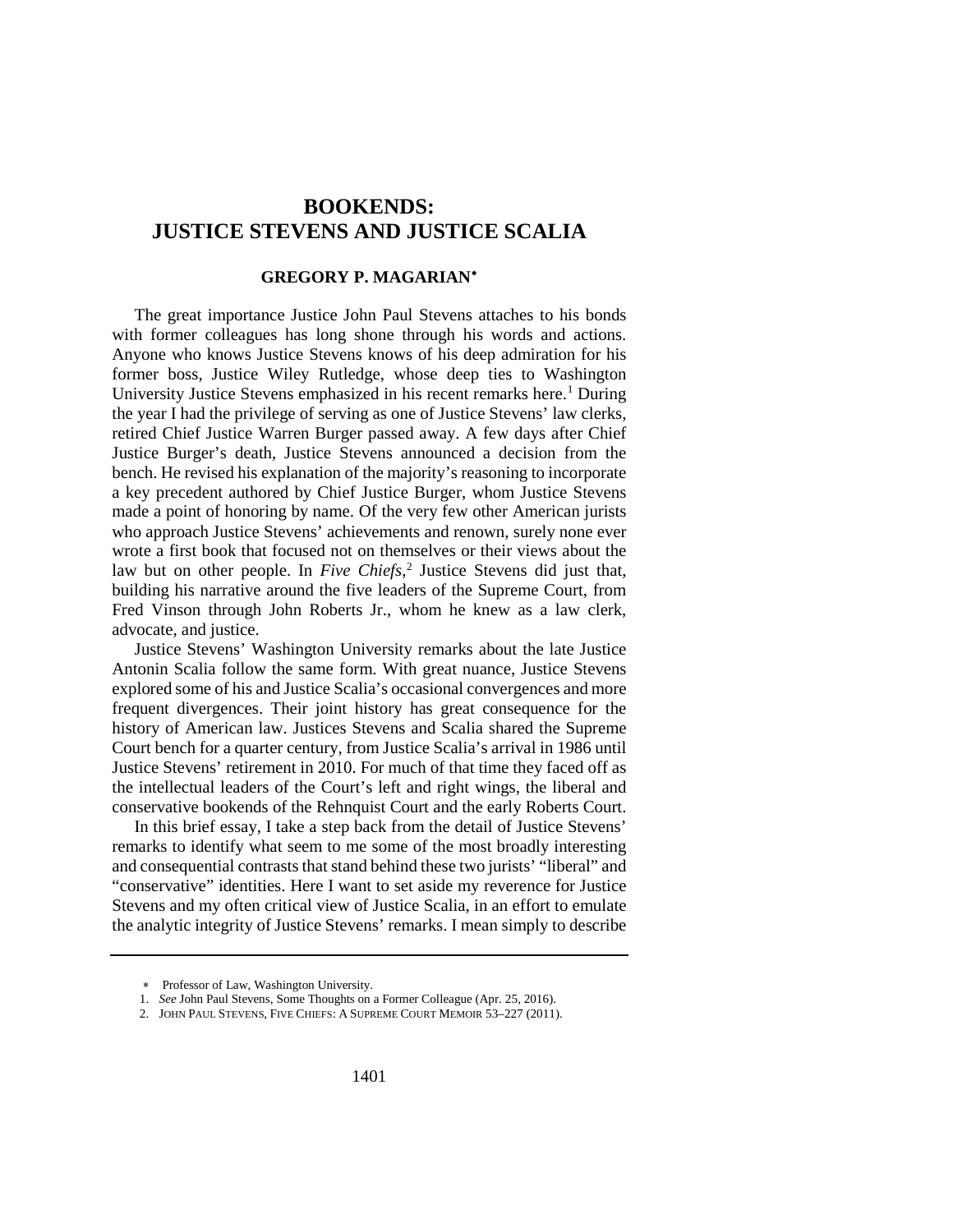three notable dichotomies that characterize the two Justices' bodies of work: Justice Scalia's methodological purism, traditionalism, and priority for order versus Justice Stevens' methodological eclecticism, openness to change, and dynamism. I think these contrasting facets of Justice Scalia's conservatism and Justice Stevens's liberalism reflect fissures that will continue to define our judicial system's differing perspectives on legal problems.

#### I. METHODOLOGICAL PURISM VS. METHODOLOGICAL ECLECTICISM

Perhaps the most emblematic feature of Justice Scalia's career was his advocacy and modeling of theoretically precise approaches to judicial decisionmaking. He was committed to firm legal rules and mistrusted flexible standards.[3](#page-1-0) He was a rigid statutory textualist, almost singlehandedly persuading or browbeating his colleagues into cutting back their reliance on secondary evidence of statutory meaning, especially legislative history.[4](#page-1-1) As a constitutional interpreter, Justice Scalia promoted originalism, culminating in his reliance on "original public meaning" in the landmark Second Amendment case *District of Columbia v. Heller*,<sup>[5](#page-1-2)</sup> the apex of originalist jurisprudence on the Supreme Court. He rendered his interpretive methodologies not just as judicial opinions but as scholarship.[6](#page-1-3) No judge ever achieves total purity of method, but Justice Scalia hewed more consistently to his methodological choices than any U.S. judge or justice of his generation.

When Justice Stevens made methodological arguments, they almost always inclined toward less rigidity and greater decisional flexibility. In free speech cases he argued, contrary to the most familiar axiom of First Amendment law, that the Court should not reflexively hold all contentbased regulations of speech to violate the Constitution.[7](#page-1-4) Early in his tenure he argued that the Court should abandon its tiered structure of variable equal protection scrutiny in favor of a uniform but flexible species of rationality review.[8](#page-1-5) He lessened the Court's control over statutory interpretation by articulating the *Chevron* principle of deference to administrative agencies'

<sup>3.</sup> *See* Antonin Scalia, *The Rule of Law as a Law of Rules,* 56 U. CHI. L. REV. 1175 (1989).

<span id="page-1-1"></span><span id="page-1-0"></span><sup>4.</sup> *See, e.g.,* Graham Cty. Soil & Water Conservation Dist. v. United States, 559 U.S. 280, 302 (2010) (Scalia, J., concurring in the judgment) (criticizing the partial reliance of Justice Stevens' majority opinion on legislative history evidence).

<sup>5.</sup> 554 U.S. 570 (2008).

<span id="page-1-3"></span><span id="page-1-2"></span><sup>6.</sup> *See, e.g.,* ANTONIN SCALIA AND BRYAN A. GARNER, READING LAW: THE INTERPRETATION OF LEGAL TEXTS (2012).

<span id="page-1-5"></span><span id="page-1-4"></span><sup>7.</sup> *See, e.g.,* Widmar v. Vincent, 454 U.S. 263, 277-81 (1981) (Stevens, J., concurring in the judgment).

<sup>8.</sup> *See* Craig v. Boren, 429 U.S. 190, 211-12 (1976) (Stevens, J., concurring).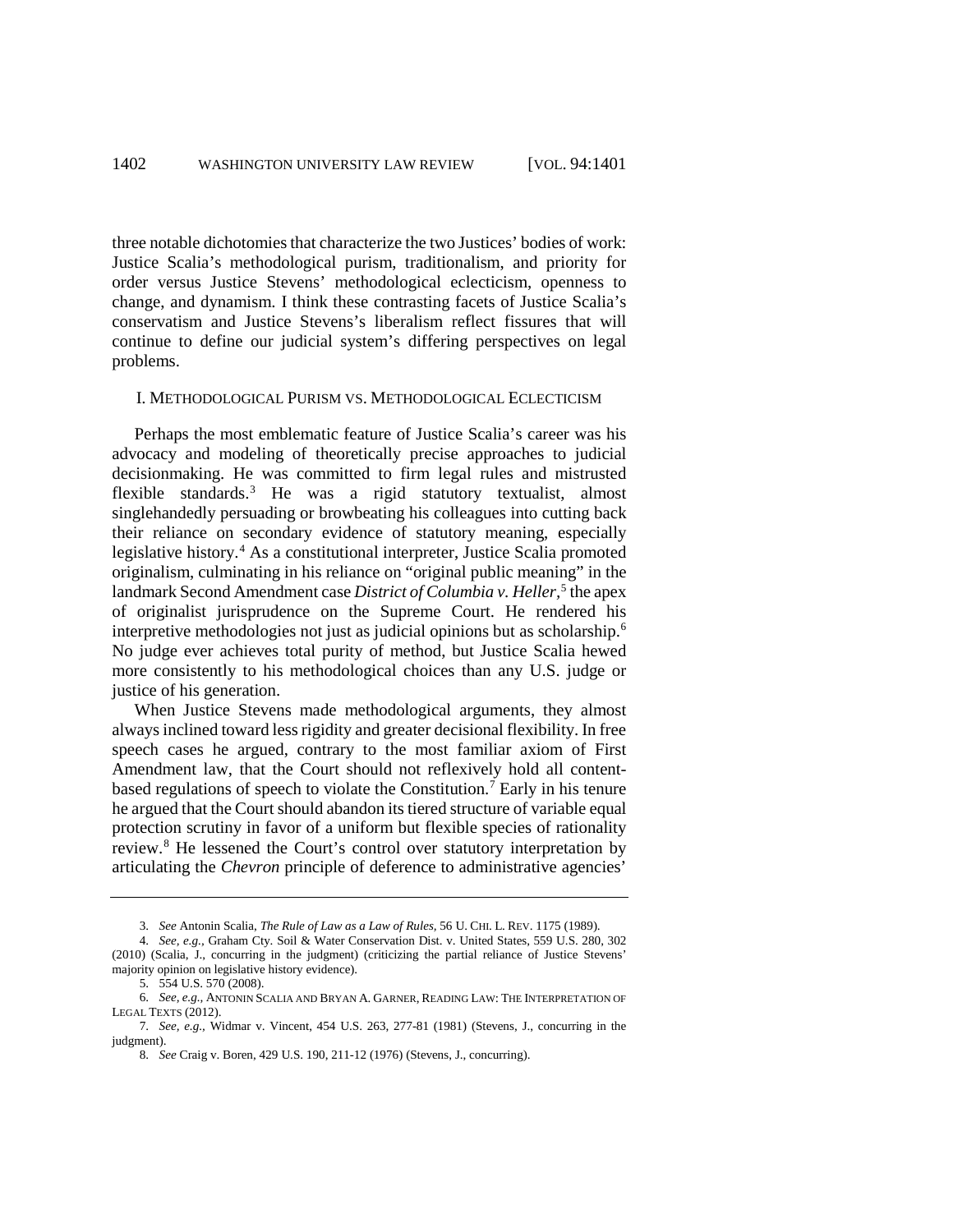2017] **BOOKENDS** 1403

constructions of statutes within their mandates.<sup>[9](#page-2-0)</sup> As the Court focused the law of racial discrimination ever more intently on white people's asserted grievances, Justice Stevens avidly resisted the application of strict scrutiny to remedial race-based classifications.<sup>[10](#page-2-1)</sup> More generally, Justice Stevens modeled a methodological eclecticism grounded in common law modes of judging. As a statutory interpreter, he was equally comfortable with legislative history and textual deep diving. As a constitutional interpreter, he drew effectively on history, societal consensus, and structural principles. His consistency lay not in any claim to methodological purity but in his readiness to consider, and to thoroughly work through, a wide variety of interpretive evidence.

One highlight of my year as a clerk for Justice Stevens was his battle with Justice Scalia in a challenging statutory construction case about whether the Department of Interior had properly interpreted the Endangered Species Act to restrict projects that interfered with endangered animals' habitats.<sup>11</sup> Justice Stevens for the majority and Justice Scalia in dissent pulled out all their methodological stops, from plain meaning to textual canons of construction to analysis of the broader statutory context. The case is notable for having compelled Justice Scalia to make a rare foray, under protest of course, into legislative history.[12](#page-2-3) I seem to recall that Justice Stevens took some minor satisfaction from pushing his colleague onto that unwelcome terrain.

### II. TRADITIONALISM VS. OPENNESS TO CHANGE

Justice Scalia sought to anchor our legal system in time-tested practices and precepts. He maintained that, where a constitutional provision's original intent or meaning could not fully resolve a present dispute, the Court should rely on traditional practices to foreclose any temptation of judges to impose their subjective will.<sup>[13](#page-2-4)</sup> He generally refused to recognize individual rights claims where past courts had permitted regulation, as when he led a majority in ending the Court's noncommittal experiment with strict scrutiny for religious accommodation claims under the Free Exercise Clause.<sup>[14](#page-2-5)</sup> Perhaps

<sup>9.</sup> *See* Chevron U.S.A., Inc. v. Nat. Res. Def. Council, 467 U.S. 837 (1984).

<span id="page-2-1"></span><span id="page-2-0"></span><sup>10.</sup> *See, e.g.,* Shaw v. Reno, 509 U.S. 630, 676-79 (1993) (Stevens, J., dissenting) (defending "majority minority" legislative districts).

<sup>11.</sup> *See* Babbitt v. Sweet Home Chapter of Communities for a Great Oregon, 515 U.S. 687 (1995).

<sup>12.</sup> *See id.* at 726-29 (Scalia, J., dissenting).

<span id="page-2-5"></span><span id="page-2-4"></span><span id="page-2-3"></span><span id="page-2-2"></span><sup>13.</sup> *See, e.g.,* Michael H. v. Gerald D., 491 U.S. 110 (1989) (plurality opinion) (rejecting a substantive due process challenge to a state's presumption of paternity for a marital spouse).

<sup>14.</sup> *See* Emp't Div. v. Smith, 494 U.S. 872 (1990).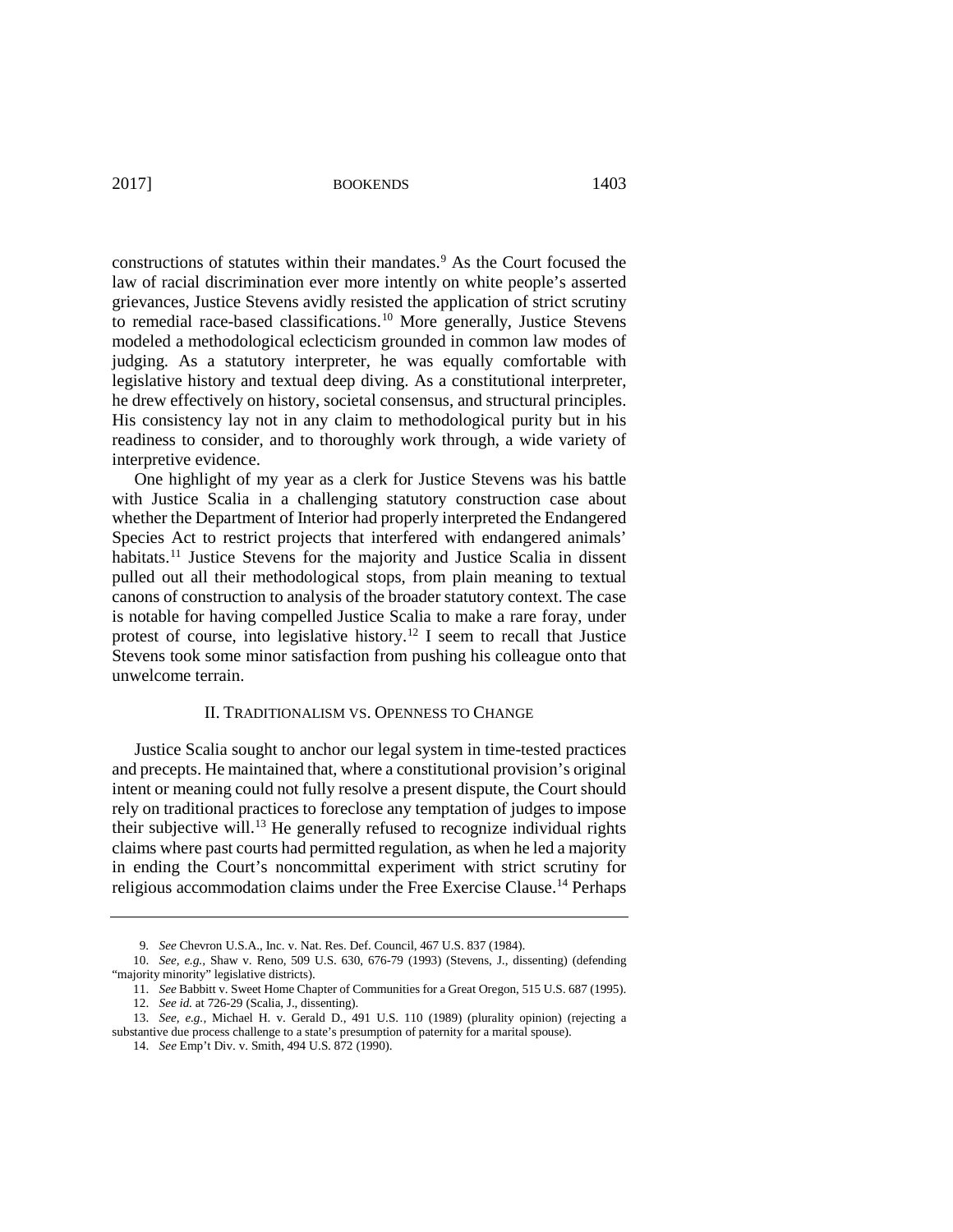most vividly, Justice Scalia's series of dissents from the Court's landmark LGBT rights decisions appealed passionately to an account of traditional morality that he viewed the Court's decisions as disrespecting.[15](#page-3-0) In other circumstances, though, Justice Scalia identified and extended traditions of protection for rights. After Chief Justice Roberts channeled Justice Scalia to make tradition the central justification for placing some categories of speech outside the First Amendment's protection,<sup>[16](#page-3-1)</sup> Justice Scalia in a follow-up case delivered what may be his boldest defense of free speech rights.[17](#page-3-2) His traditionalism also provided crucial backup for his originalism in the *Heller* Second Amendment case.<sup>18</sup>

Even though Justice Stevens had become one of the oldest and longesttenured Justices in the Supreme Court's history by the time he retired at age 90, he rarely privileged tradition or fixated on the past. To the contrary, in a variety of legal settings he showed a rare capacity to look and think beyond his own experiences. True, no one but Justice Stevens would have dropped a reference in 1995 to the nineteenth century gold rush chronicler Bret Harte in a judicial opinion (or almost anywhere else).<sup>[19](#page-3-4)</sup> Even so, this man who fondly remembers watching Babe Ruth's "called shot" at Wrigley Field in 1932 became one of our era's most forward-looking jurists. Born before the age of radio, he led the Court in celebrating and protecting from reckless regulation "the vast democratic forums of the Internet."[20](#page-3-5) Unlikely to have known an out gay man or lesbian until well into his AARP eligibility, he drew the template for the Court's eventual constitutional protections of LGBT rights.<sup>[21](#page-3-6)</sup> Perhaps Justice Stevens' most striking embrace of innovation lay in his willingness, at important junctures, to revise his own prior views. Initially one of affirmative action's fiercest constitutional skeptics,  $22$  he retired as a consistent advocate for the constitutionality of race-based programs designed to promote equality.<sup>[23](#page-3-8)</sup> A decisive vote for

<span id="page-3-0"></span><sup>15.</sup> *See, e.g.,* Obergefell v. Hodges, 135 S. Ct. 2584, 2626–31 (2015) (Scalia, J., dissenting) (objecting to the majority's finding of a constitutional right for same-sex couples to marry).

<sup>16.</sup> *See* United States v. Stevens, 559 U.S. 460 (2010).

<span id="page-3-2"></span><span id="page-3-1"></span><sup>17.</sup> *See* Brown v. Entertainment Merchants Assn., 564 U.S. 786 (2011) (striking down a state's restriction on the sale to minors of violent video games).

<sup>18.</sup> *See* District of Columbia v. Heller, 554 U.S. 570 (2008).

<sup>19.</sup> *See* United States v. Nat'l Treasury Emps. Union, 513 U.S. 454, 465 (1995).

<span id="page-3-5"></span><span id="page-3-4"></span><span id="page-3-3"></span><sup>20.</sup> Reno v. Am. Civil Liberties Union, 521 U.S. 844, 868 (1997) (striking down federal restrictions on "indecent" online communications).

<span id="page-3-6"></span><sup>21.</sup> *See* Bowers v. Hardwick, 478 U.S. 186, 214 (1986) (Stevens, J., dissenting) (objecting to the majority's rejection of a constitutional challenge to a state ban on sex between same-sex couples); *cf.*  Lawrence v. Texas, 539 U.S. 558, 577-78 (2003) (explicitly adopting the reasoning of Justice Stevens' *Bowers* dissent).

<span id="page-3-8"></span><span id="page-3-7"></span><sup>22.</sup> *See, e.g.,* Fullilove v. Klutznick, 448 U.S. 448, 532 (1980) (Stevens, J., dissenting) (objecting to a federal set-aside program for minority-owned government contractors).

<sup>23.</sup> *See, e.g.,* Adarand Constructors, Inc. v. Pena, A, 515 U.S. 200, 242 (1995) (Stevens, J.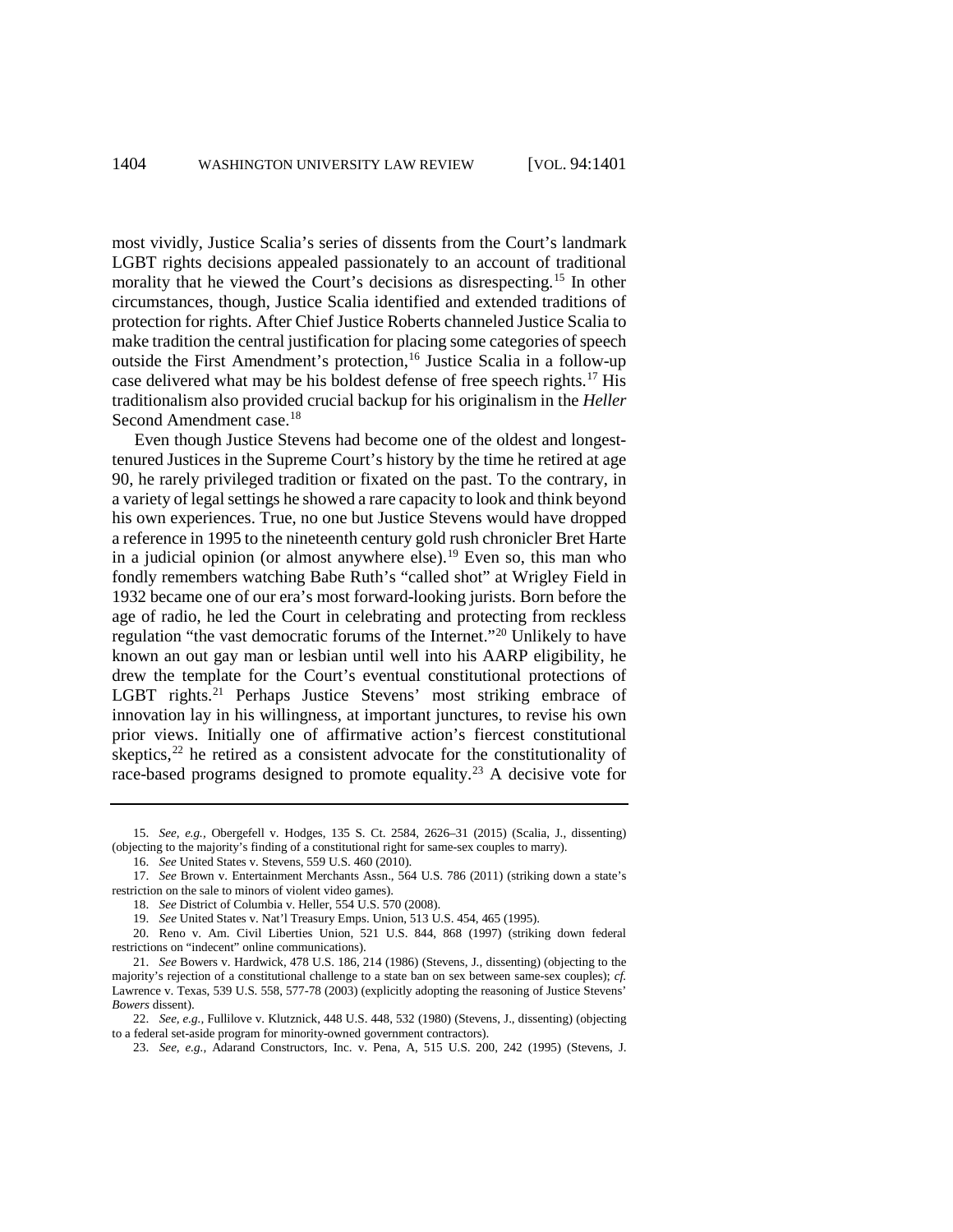2017] BOOKENDS 1405

restoring capital punishment in the  $1970s<sup>24</sup>$  $1970s<sup>24</sup>$  $1970s<sup>24</sup>$  he eventually declared that the death penalty violated the Eighth Amendment's prohibition on cruel and unusual punishment.[25](#page-4-1)

### III. PREFERENCE FOR ORDER VS. DYNAMISM

Justice Scalia's jurisprudence gave great latitude to institutions that exercise authority to prevent discord and maintain social order. He backed police against criminal suspects much more commonly than some revisionist histories have suggested,<sup>[26](#page-4-2)</sup> disfavored habeas corpus petitions in the name of finality, $27$  and usually deferred to the Executive Branch in national security matters[.28](#page-4-4) He favored smaller institutions over larger ones in some key contexts. He was a staunch supporter of federalism arguments that increased states' power and reduced the power of the federal government.[29](#page-4-5) He also supported institutions of civil society, from the major political parties<sup>[30](#page-4-6)</sup> to religious institutions<sup>[31](#page-4-7)</sup> to business corporations,<sup>[32](#page-4-8)</sup> as counterweights to government authority. He had little time for individuals or groups that sought legal sanction for challenging established arrangements of power – political insurgents, social misfits, or novel rights claimants. In First Amendment law, for example, he was an intellectual architect of the mode I have called managed speech, under which the Roberts Court has invoked the First Amendment to promote order, favoring the government and powerful institutional speakers while disfavoring

<span id="page-4-0"></span>dissenting) (defending a federal incentive program for minority-owned subcontractors).

<sup>24.</sup> *See* Gregg v. Georgia, 428 U.S. 153 (1976) (plurality opinion).

<sup>25.</sup> *See* Baze v. Rees, 553 U.S. 35, 71 (2008) (Stevens, J., concurring in the judgment).

<span id="page-4-2"></span><span id="page-4-1"></span><sup>26.</sup> *See generally* Barry Friedman, *How Did Justice Scalia Shape American Policing?,* THE ATLANTIC (Aug. 20, 2016)[, https://www.theatlantic.com/politics/archive/2016/08/scalia-and-american](https://www.theatlantic.com/politics/archive/2016/08/scalia-and-american-policing/496604/)[policing/496604/](https://www.theatlantic.com/politics/archive/2016/08/scalia-and-american-policing/496604/) (last visited Feb. 28, 2017).

<sup>27.</sup> *See, e.g.,* Schrirro v. Summerlin, 542 U.S. 348 (2004).

<span id="page-4-4"></span><span id="page-4-3"></span><sup>28.</sup> *See, e.g.,* Hamdan v. Rumsfeld, 548 U.S. 557, 655 (2006) (Scalia, J., dissenting) (objecting to a decision that alleged enemy combatants held at Guantanamo Bay had a right of access to Article III courts).

<span id="page-4-5"></span><sup>29.</sup> *See, e.g.,* Nat'l Fed'n of Indep. Bus, v. Sebelius, 132 S. Ct. 2566, 2642 (2012) (Scalia, Kennedy, Thomas, and Alito, JJ., dissenting) (objecting to the Court's rejection of a federalism challenge to the individual mandate of the federal Patient Protection and Affordable Care Act).

<span id="page-4-6"></span><sup>30.</sup> *See, e.g.,* California Democratic Party v. Jones, 530 U.S. 567 (2000) (striking down California's "blanket primary" system, which the major parties claimed violated their associational rights).

<span id="page-4-7"></span><sup>31.</sup> *See, e.g.,* McCreary Cty. v. Am. Civil Liberties Union, 545 U.S. 844, 885 (2005) (Scalia, J., dissenting) (objecting to the Court's decision that a Ten Commandments display at a county courthouse violated the Establishment Clause).

<span id="page-4-8"></span><sup>32.</sup> *See* McConnell v. FEC, 540 U.S. 93, 257-58 (2003) (opinion of Scalia, J.) (calling corporations, in the context of campaign finance, "the voices that best represent the most significant segments of the economy").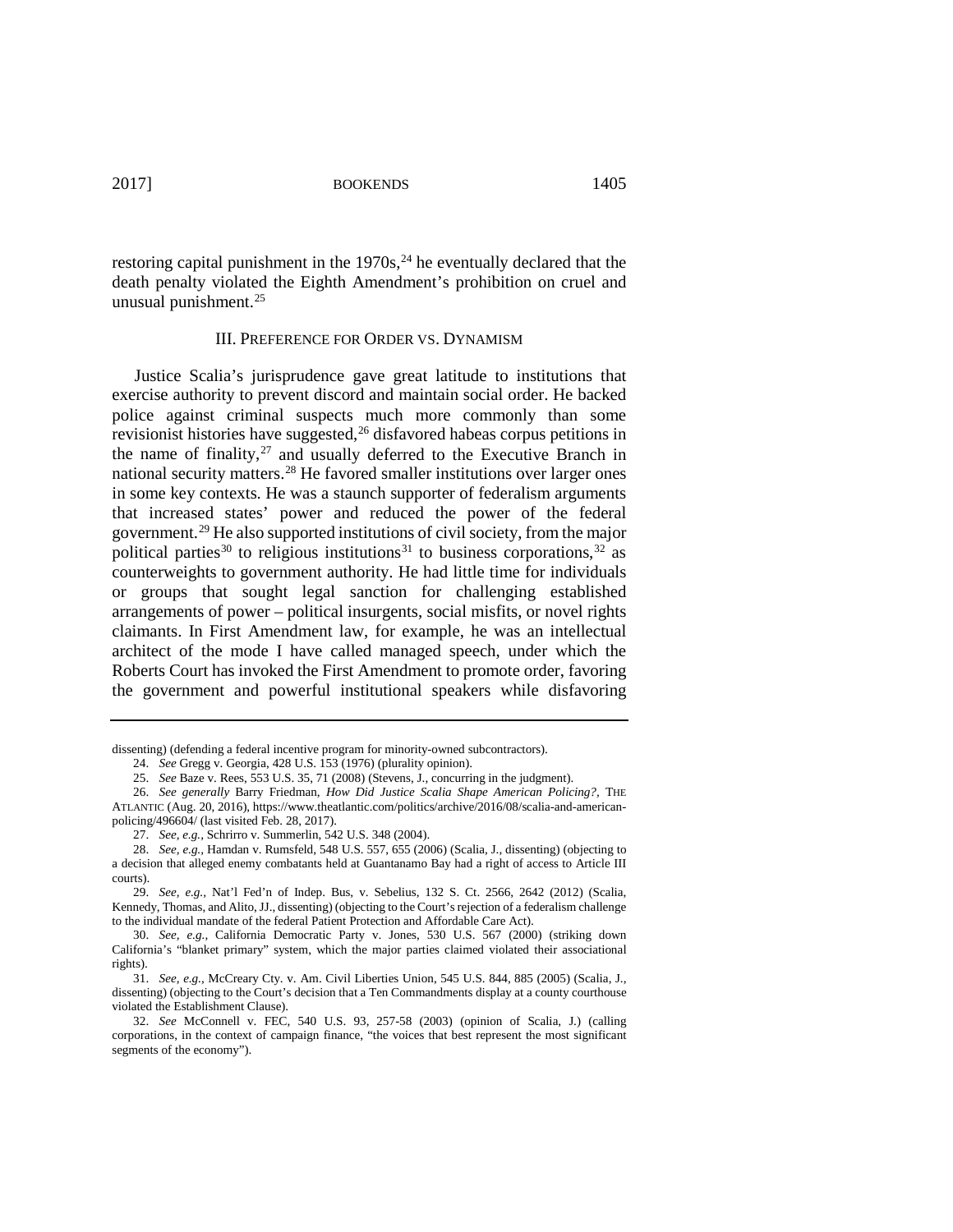politically, socially, and economically marginal speakers[.33](#page-5-1)

<span id="page-5-0"></span>Justice Stevens displayed a strong nationalistic streak that usually led him to favor federal power over state power<sup>[34](#page-5-2)</sup> and sometimes led him to mistrust the balkanizing tendencies of civil society institutions.<sup>[35](#page-5-3)</sup> His tolerance for dissent had limits, expressed most forcefully in the opinion that probably displeased his fan base more than any other: his defense of legal bans on expressive flag burning.[36](#page-5-4) In general, though, he showed a high comfort level with political and social discord. He sharply criticized the Court's purported gambit to avoid constitutional upheaval in *Bush v. Gore.*[37](#page-5-5) He did more than perhaps any Justice in the Court's history to check the competitive entrenchment<sup>[38](#page-5-6)</sup> and repressive authority<sup>[39](#page-5-7)</sup> of the major political parties. He often disfavored claims for religious accommodations and for religious institutional prerogatives, $40$  but he reserved his strongest skepticism for religious authorities that he viewed as oppressing vulnerable subjects.<sup>[41](#page-5-9)</sup> His free speech opinions deployed the First Amendment as a broad protection for resistance to government's hegemonic power, $42 \text{ most}$  $42 \text{ most}$ dramatically in his extension of free speech protection to civil rights activists' incendiary rhetoric in a high-stakes commercial boycott.<sup>[43](#page-5-11)</sup>

Despite their sharp divergence on many matters of order and dynamism, Justice Scalia's sense of constitutional propriety occasionally found common cause with Justice Stevens' priority for individual rights. In their most notable convergence, Justice Scalia wrote an important dissent, joined

<span id="page-5-1"></span><sup>33.</sup> *See* United States v. Williams, 553 U.S. 285 (2008) (rejecting a criminal defendant's First Amendment challenge to a federal criminal penalty for pandering nonexistent child pornography); New York State Bd. of Elections v. Lopez Torres, 552 U.S. 196 (2008) (rejecting an unsuccessful candidate's First Amendment challenge to a state's restrictive system for the major political parties' nominations of candidates); Davenport v. Washington Educational Assn., 551 U.S. 177 (2007) (rejecting a public employee labor union's First Amendment challenge to a state's presumption that nonunion workers don't intend to fund unions' political activities). *See generally* GREGORY P. MAGARIAN, MANAGED SPEECH: THE ROBERTS COURT'S FIRST AMENDMENT (2017).

<span id="page-5-2"></span><sup>34.</sup> *See, e.g.,* Gonzales v. Raich, 545 U.S. 1 (2005) (upholding the application of federal marijuana laws to noncommercial production).

<span id="page-5-3"></span><sup>35.</sup> *See generally* Gregory P. Magarian, *Justice Stevens, Religion, and Civil Society,* 2011 WIS. L. REV. 733 (2011).

<sup>36.</sup> *See* Texas v. Johnson, 491 U.S. 397, 436 (1989) (Stevens, J., dissenting).

<sup>37.</sup> 531 U.S. 98, 123 (2000) (Stevens, J., dissenting).

<span id="page-5-6"></span><span id="page-5-5"></span><span id="page-5-4"></span><sup>38.</sup> *See, e.g.,* Anderson v. Celebrezze, 460 U.S. 780 (1983) (striking down a state's restrictive procedures for minor parties to secure ballot access).

<span id="page-5-7"></span><sup>39.</sup> *See* Branti v. Finkel, 445 U.S. 507 (1980) (expanding public employees' protection from patronage dismissals).

<sup>40.</sup> *See generally* Magarian, *supra* not[e 35.](#page-5-0)

<span id="page-5-9"></span><span id="page-5-8"></span><sup>41.</sup> *See, e.g.,* Bd. of Educ. of Kiryas Joel Village Sch. Dist. v. Grumet, 512 U.S. 687, 711 (1994) (Stevens, J., concurring) (arguing that dangers of coercive religious indoctrination helped to justify the Court's Establishment Clause rejection of a sect-specific public school district).

<span id="page-5-11"></span><span id="page-5-10"></span><sup>42.</sup> *See generally* Gregory P. Magarian, *The Pragmatic Populism of Justice Stevens's Free Speech Jurisprudence,* 74 FORDHAM L. REV. 2201 (2006).

<sup>43.</sup> *See* NAACP v. Claiborne Hardware Co., 458 U.S. 886 (1982).